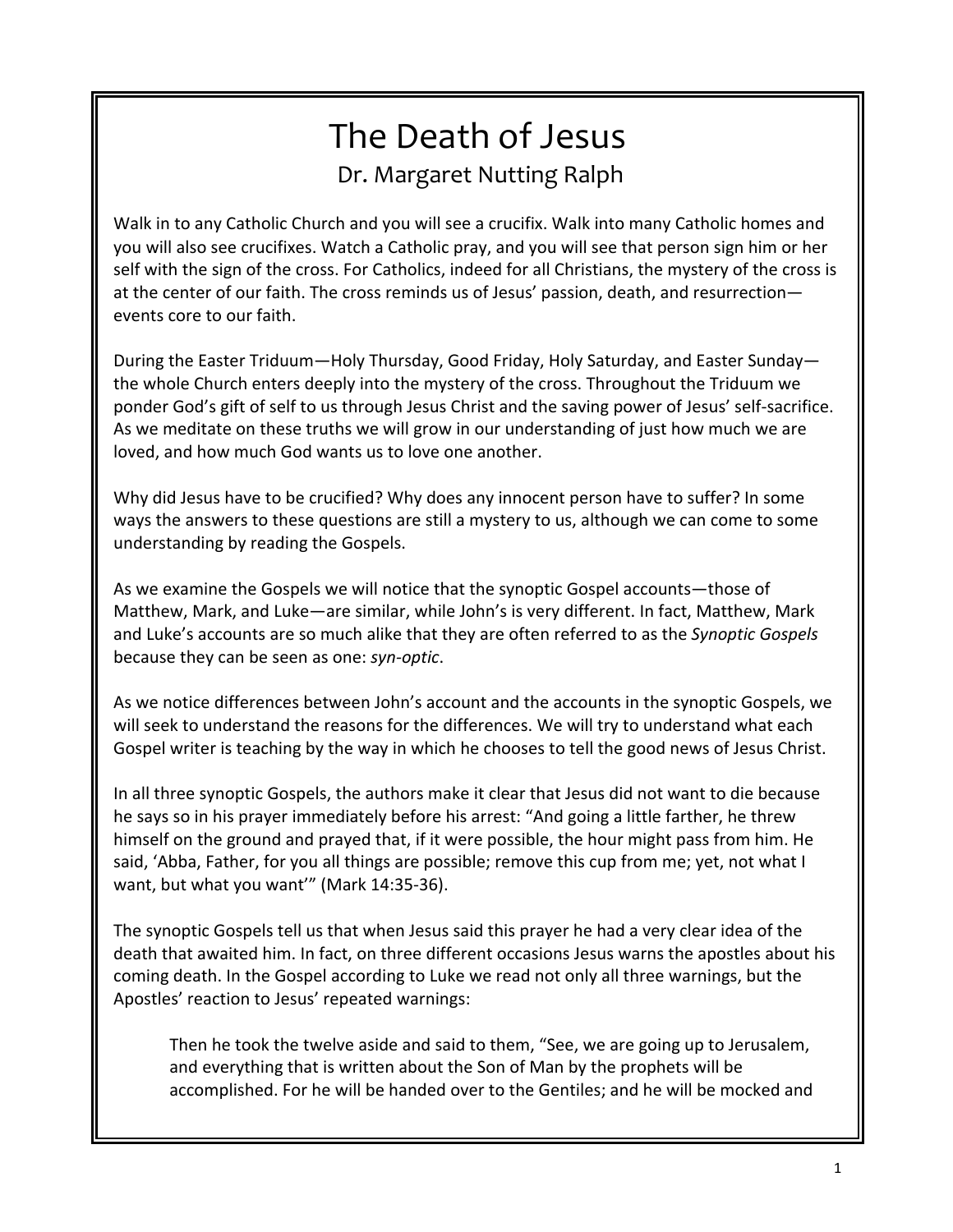insulted and spat upon. After they have flogged him, they will kill him, and on the third day he will rise again." But they understood nothing about all these things; in fact, what he said was hidden from them, and they did not grasp what was said" (Luke 18:31-34).

The disciples certainly did not understand why Jesus had to die by crucifixion. Luke 24:13:25 indicates that when Jesus was crucified they were downcast because their hopes had been dashed. Confronted with their lack of understanding, the risen Jesus, who appears to them to be just an ordinary fellow traveler, says, "'Oh, how foolish you are, and how slow of heart to believe all that the prophets have declared! Was it not necessary that the Messiah\* should suffer these things and then enter into his glory?'" (Luke 24:25-26).

We, too, may feel a bit like the disciples, not really understanding Jesus' suffering and death. But, like the Apostles, we will gradually come to understand they mystery of the cross through prayerful reflection of the Gospels and our lived experiences of faith.

#### Not My Will . . .

In many ways, we are very much like Jesus' first disciples. It is very hard to understand why Jesus' path to glory, or anyone else's, has to be through suffering.

"Father, if you are willing, remove this cup from me; yet, not my will but yours be done" (Luke 22: 42). One conclusion we can draw from Jesus' prayer on the night before his crucifixion is that doing the Father's will is what is most important to him. Indeed, all four Gospels consistently picture Jesus as devoted entirely to doing his Father's will. In fact, Luke demonstrates this point in his Gospel by having the first words of Jesus be an expression of his desire to do his Father's will.

You are probably familiar with the story in Luke 2:41-52 in which Jesus, at the age of twelve, is separated from his parents for three days. The whole family had gone on a trip to Jerusalem as part of the pilgrimage feast of Passover. On their return home, after one day's travel, Jesus' parents realize that he is not with them. They return to Jerusalem, and it is two more days before they find Jesus in the Temple, ". . . sitting among the teachers, listening to them and asking them questions" (Luke 2:46).

After finding her son Mary says to Jesus, "'Child, why have you treated us like this? Look, your father and I have been searching for you in great anxiety.' He said to them, 'Why were you searching for me? Did you not know that I must be in my Father's house'" (Luke 2:48-49)? Many people who read this story think that Jesus' response to his parents is rude. However, Jesus' parents do not react as though Jesus has been rude. They react as people who are confronted with mystery: "But they did not understand what he said to them" (Luke 2:50).

Luke's point in telling this story is to introduce Jesus, from the very beginning, as a person who is entirely centered on doing the will of his Father. Luke did not intend to picture Jesus as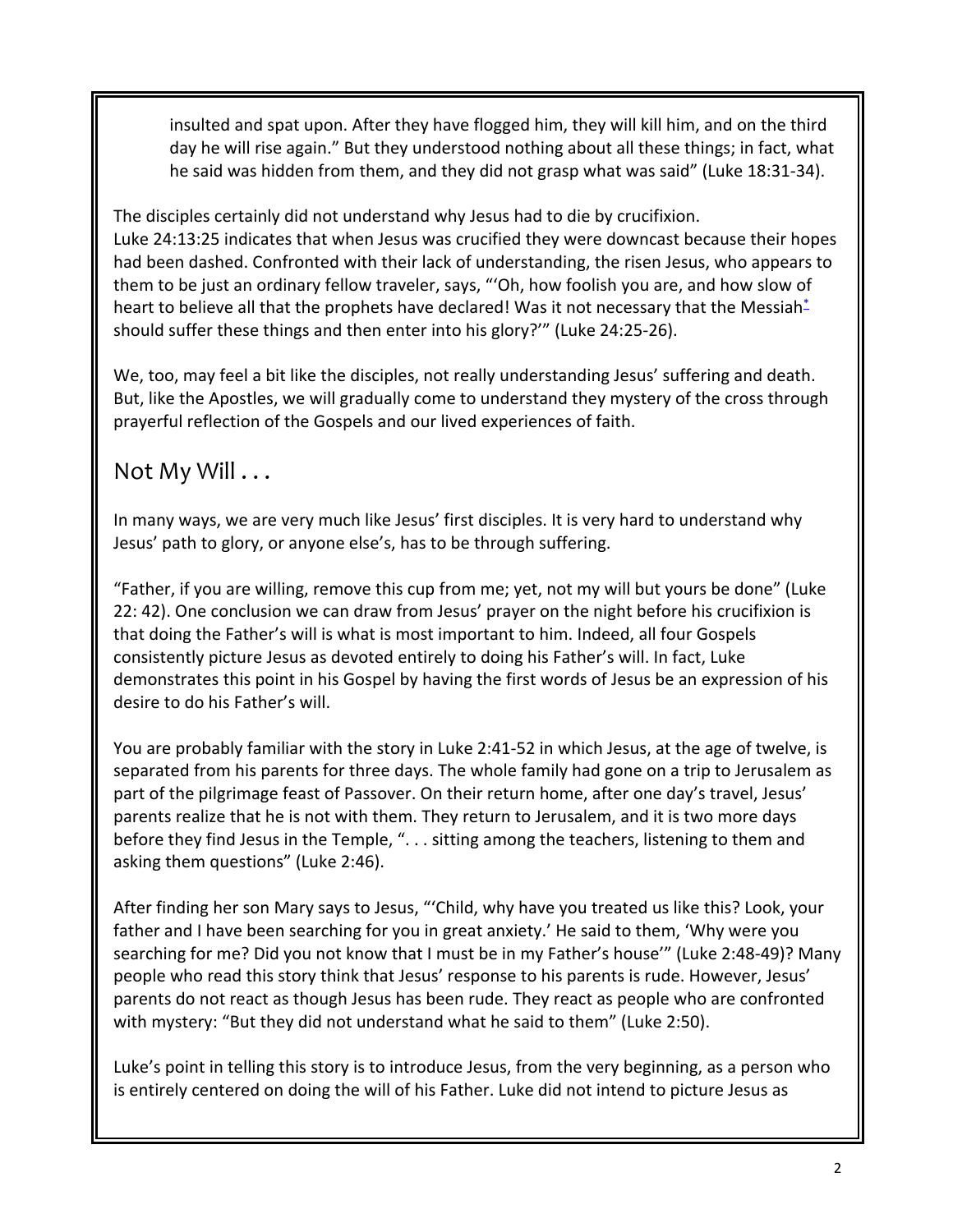disrespectful at all. In fact, Luke tells us that Jesus "went down with them and came to Nazareth, and was obedient to them. His mother treasured all these things in her heart" (Luke 2:51). Rather, Luke is beginning a series of statements in which Jesus says what he "must" do. Jesus must do these things because they are the will of the Father.

Jesus uses this language as he begins his public ministry: "I must proclaim the good news of the kingdom of God to the other cities also, for I was send for this purpose" Luke 4: 3). He uses it again in the first prediction of his coming death: "The Son of Man must undergo great suffering, and be rejected by the elders, chief priests, and scribes, and be killed, and on the third day be raised" (Luke 9:22). Jesus must do these things because if he fails to do them, he fails to fulfill the will of God the Father.

Be telling the story of Jesus lost in the Temple for three days while his parents look for him with great anxiety, Luke foreshadows the only other trip to Jerusalem that Jesus will take in Luke's Gospel.

That trip—like the first—will be to celebrate Passover. On Jesus' final trip to Jerusalem, he will be lost from his loved ones for three days. Like Jesus' parents, his disciples will be full of anxiety until they are reunited with Jesus. Both times Jesus is lost it is because his actions were necessary in order to fulfill the will of the Father.

## John's Account of the Passion

Although the story of Jesus' passion, death, and resurrection in the Gospel according to John is very different than that in the synoptic Gospels, John, too, constantly stresses that Jesus' greatest desire is to do the will of his Father.

We can see John's unique way of teaching his particular by looking carefully at his account of Jesus' actions just before and during his arrest and comparing them to the account that we have read in the synoptic Gospels.

In John, there is no agony in the garden. Nor does Jesus pray to be relieved of his suffering. In fact, when Peter tries to protect Jesus by cutting off the ear of the high priest's slave, Jesus says, "Put your sword back into its sheath. Am I not to drink the cup that the Father has given me?" (John 18:11). Because the Father wills it, Jesus also wills to embrace his suffering and death.

#### Jesus Enters Into His Glory

We have already noted that in Luke's Gospel the risen Christ tells his disciples that it was necessary that the messiah suffer these things and enter into his glory (see Luke 24:26). In the Gospels the word *glory* is used to refer to Jesus' divinity. As John begins his Gospel he tells us that: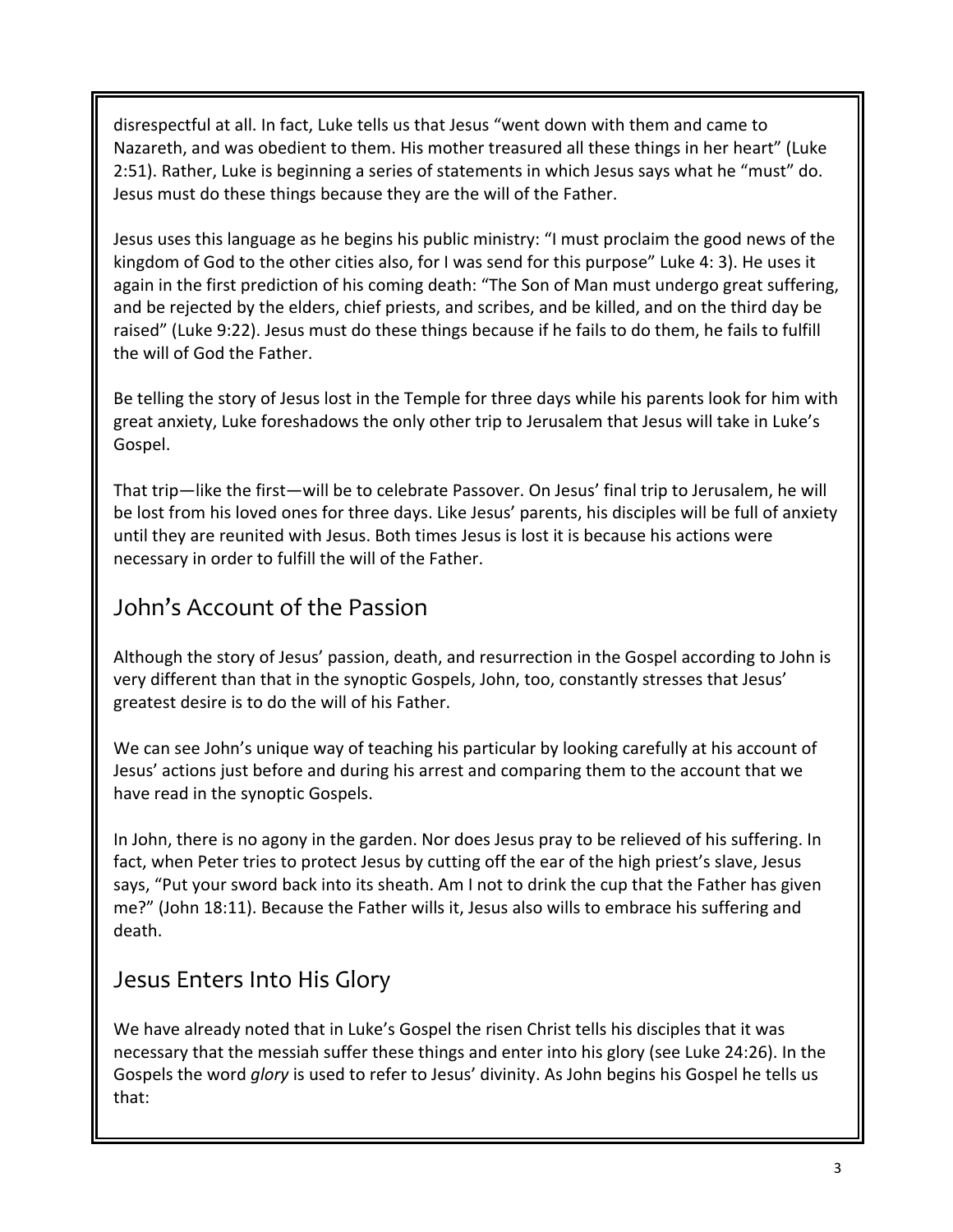And the Word became flesh and lived among us, and we have seen his glory, the glory as of a father's only son, full of grace and truth. (John 1:14).

John tells the story of Jesus' passion and death in such a way that Jesus' glory always shines through. John does this because he is writing to an expectant and somewhat disappointed audience who is disappointed that the Son of Man has not yet returned. John wants to help his audience see that the risen Christ is in their midst. Christ is in the Church and in communal celebrations that later became known as the sacraments. So, as John tells the story of Jesus' life on earth, he lets the glory of the Word who became flesh and dwelt among us be visible at all times.

That is why John does not picture Jesus being in agony in the garden. Instead of being in agony, Jesus is in charge. This is John's description of Jesus' arrest in the garden:

"Then Jesus, knowing all that was to happen to him, came forward and asked them, 'For whom are you looking?' They answered, 'Jesus of Nazareth.' Jesus replied, 'I am he.' Judas, who betrayed him, was standing with them. When Jesus said to them, 'I am he',\* they stepped back and fell to the ground" (John 18:4-6).

Notice that Jesus knows everything that is going to happen to him. John consistently pictures Jesus as all knowing, a quality that only God possesses.

Then, when Jesus identifies himself to his enemies, he says, "I am he." This is a reference to the story of God revealing God's name to Moses at the burning bush. When Moses says to God, "'If I come to the Israelites and say to them, "The God of your ancestors has sent me to you," and they ask me, "What is his name?" what shall I say to them?' God said to Moses, 'I am who I am.' He said further, 'Thus you shall say to the Israelites, "I am has sent me to you'" (Exodus 3:13- 14).

John tries to make it clear to us that Jesus' response identifies him as God by having those who have come to arrest Jesus react as though they have suddenly seen Jesus' glory: ". . . they stepped back and fell to the ground" (John 18:6). Throughout John's story of Jesus' suffering we never lose sight of Jesus' identity as the Word made flesh who has come to dwell with God's people.

#### Jesus' Last Meal

In the synoptic Gospels, Jesus' last meal with his disciples before his death is the Passover meal. This meal is of paramount importance to all Christians because it describes Jesus reinterpreting the Passover celebration and instituting a new celebration, the Eucharist. Luke tells us that on the night before he died Jesus "took a loaf of bread, and when he had given thanks, he broke it and gave it to them, saying, 'This is my body, which is given for you. Do this in remembrance of me.' And he did the same with the cup after supper, saying, 'This cup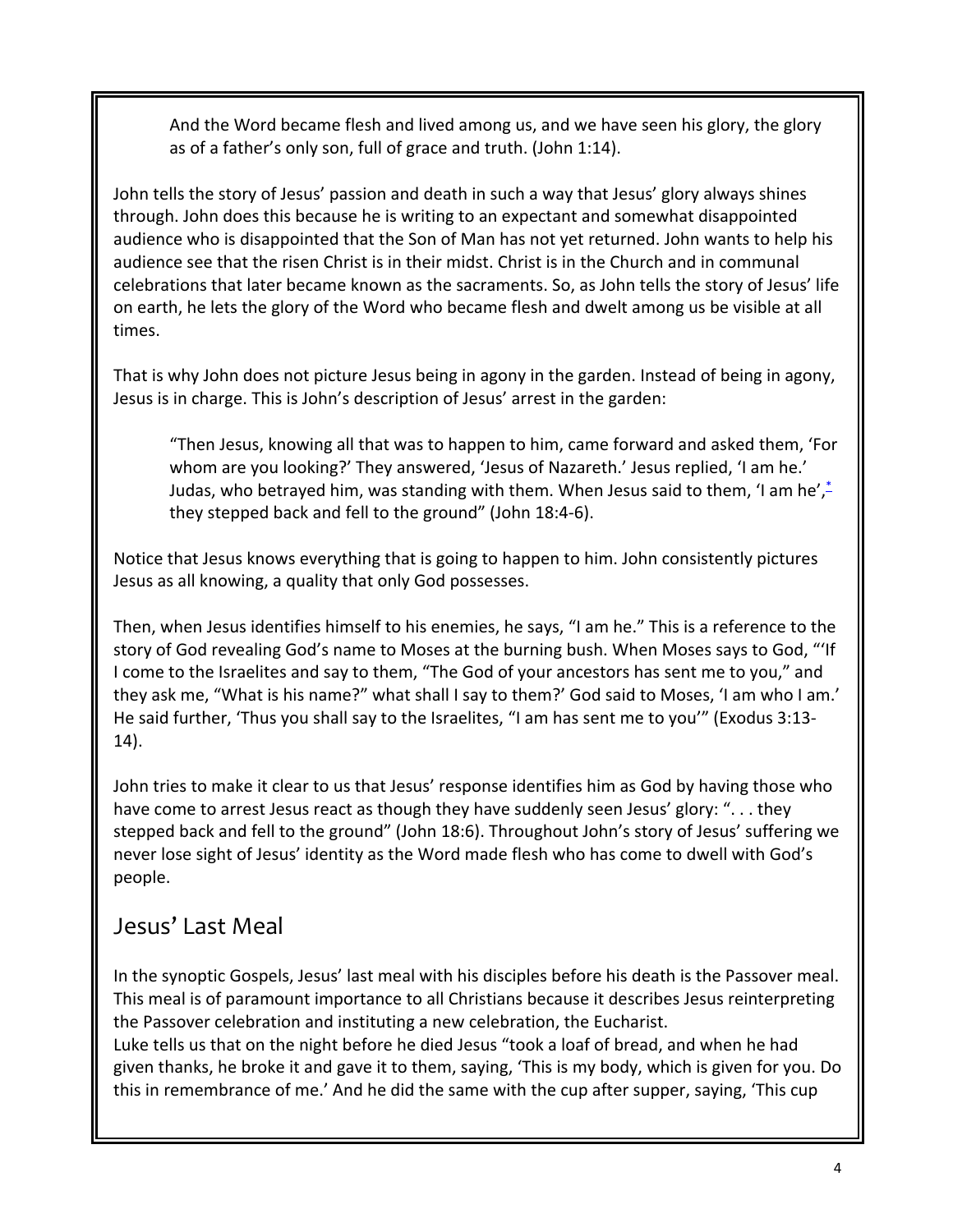that is poured out for you is the new covenant in my blood"(Luke 22:19-20). With these words Jesus became what John calls "the bread of life," our spiritual nourishment (see John 6:22-59). Jesus also explains that his death is for all his disciples, including us.

## New Life in Christ

What did Jesus accomplish for his followers by accepting death on a cross? Paul tries to explain this mystery in his letter to the Romans. Paul says, "Do you not know that all of us who have been baptized into Christ Jesus were baptized into his death? Therefore we have been buried with him by baptism into death, so that, just as Christ was raised from the dead by the glory of the Father, so we too might walk in newness of life. . . . So you also must consider yourselves dead to sin and alive to God in Christ Jesus" (Romans 6:3-4, 11).

The Gospel according to John also emphasizes the new life we have in Christ. In John, Christ says that he is the good shepherd who "came that they may have life, and have it abundantly" (John 10:10). We see that it was for love all people that the Word became flesh: "For God so loved the world that he gave his only Son, so that everyone who believes in him may not perish but may have eternal life" (John 3:16).

## Why the Cross?

Why did Jesus have to be crucified?" What God willed for his son, Jesus, was the revelation that God is love and that God loves us. Jesus was crucified because God wanted us to know that Jesus, the Word, became flesh to dwell among us, to know our pain, and to save us from our sins. Jesus suffered crucifixion because human beings are sinful and did not recognize Jesus, nor the truth that Jesus taught.

John begins his Gospel by teaching this truth: "He was in the world, and the world came into being through him; yet the world did not know him. He came to what was his own, and his own people did not accept him" (John 1:10-11).

Nevertheless, God freely chose, willed, to become a human being and to suffer in order to reveal God's love for us and to free us from sin. It is no wonder we call the ritual that Jesus initiated at his last Passover meal *Eucharist*, a word that means *thanksgiving.* For we give thanks for the gift of Jesus and his saving actions.

## A Model for Living

John does not picture Jesus instituting Eucharist at his last meal with the disciples. In the Gospel according to John, Jesus' last meal with the disciples is not the night of Passover, but the night before Passover. (See John 18:28.) Thus Jesus is killed at the same time that the lambs were being slaughtered for the Passover celebration.